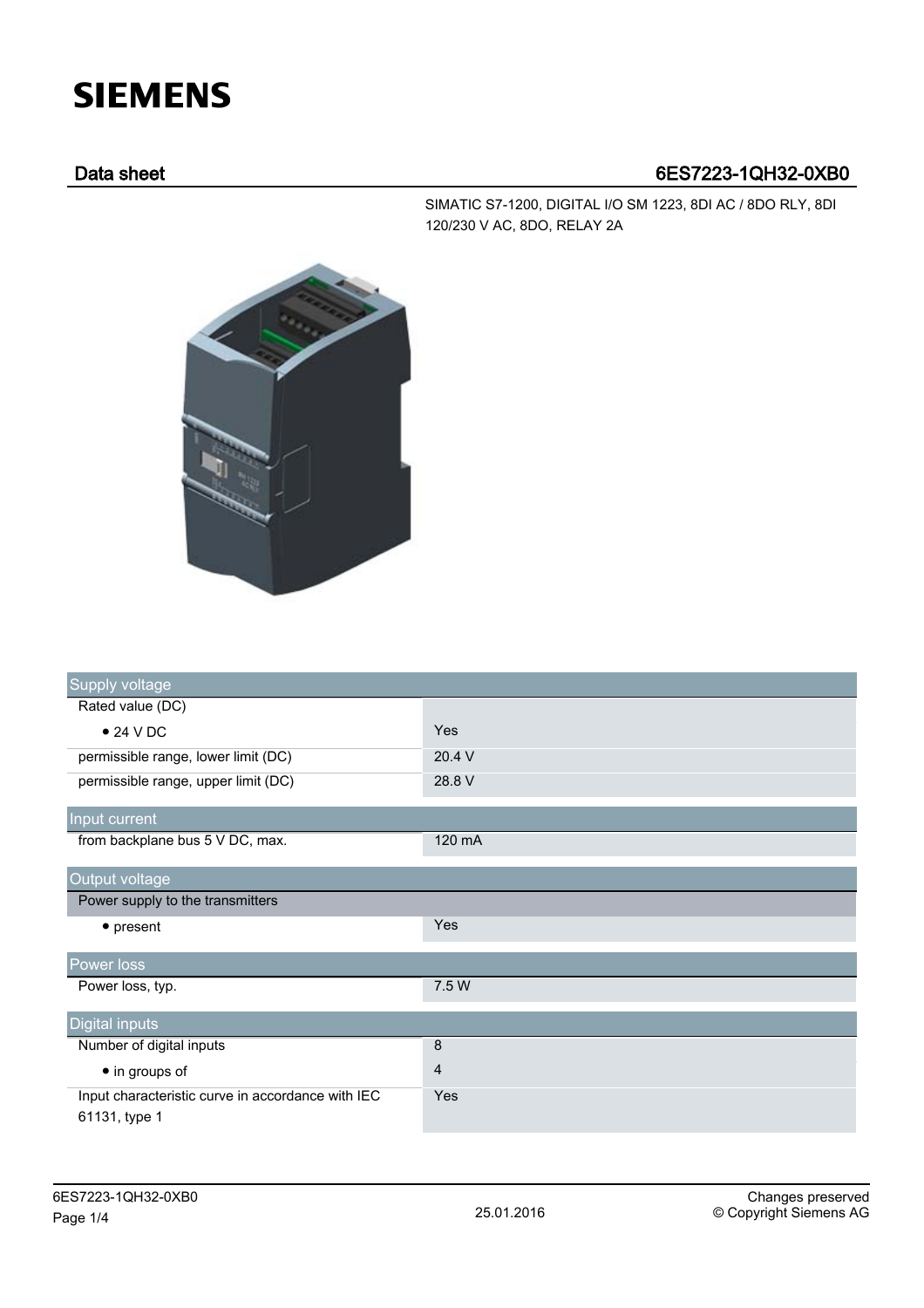| Number of simultaneously controllable inputs              |                                                                                                  |
|-----------------------------------------------------------|--------------------------------------------------------------------------------------------------|
| all mounting positions                                    |                                                                                                  |
| - up to 40 $^{\circ}$ C, max.                             | 8                                                                                                |
| horizontal installation                                   |                                                                                                  |
| - up to 40 $^{\circ}$ C, max.                             | 8                                                                                                |
| $-$ up to 50 °C, max.                                     | 8                                                                                                |
| vertical installation                                     |                                                                                                  |
| - up to 40 $^{\circ}$ C, max.                             | 8                                                                                                |
| Input voltage                                             |                                                                                                  |
| • Type of input voltage                                   | AC                                                                                               |
| • Rated value (AC)                                        | 120/230V AC                                                                                      |
| • for signal "0"                                          | 20 V AC at 1 mA                                                                                  |
| • for signal "1"                                          | 79 V AC at 2.5 mA                                                                                |
| Input current                                             |                                                                                                  |
| • for signal "0", max. (permissible quiescent<br>current) | 1 mA                                                                                             |
| • for signal "1", min.                                    | $2.5 \text{ mA}$                                                                                 |
| • for signal "1", typ.                                    | 9 mA                                                                                             |
| Input delay (for rated value of input voltage)            |                                                                                                  |
| for standard inputs                                       |                                                                                                  |
| - parameterizable                                         | Yes; 0.2 ms, 0.4 ms, 0.8 ms, 1.6 ms, 3.2 ms, 6.4 ms and 12.8 ms,<br>selectable in groups of four |
| for interrupt inputs                                      |                                                                                                  |
| - parameterizable                                         | Yes                                                                                              |
| Cable length                                              |                                                                                                  |
| • shielded, max.                                          | 500 m                                                                                            |
| · unshielded, max.                                        | 300 m                                                                                            |
| Digital outputs                                           |                                                                                                  |
| Number of digital outputs                                 | 8                                                                                                |
| • in groups of                                            | $\overline{4}$                                                                                   |
| Short-circuit protection                                  | No; to be provided externally                                                                    |
| Switching capacity of the outputs                         |                                                                                                  |
| · with resistive load, max.                               | 2A                                                                                               |
| · on lamp load, max.                                      | 30 W with DC, 200 W with AC                                                                      |
| Output voltage                                            |                                                                                                  |
| • Rated value (DC)                                        | 5V DC to 30V DC                                                                                  |
| • Rated value (AC)                                        | 5 V AC to 250 V AC                                                                               |
| Output current                                            |                                                                                                  |
| • for signal "1" permissible range, max.                  | 2A                                                                                               |
| Output delay with resistive load                          |                                                                                                  |
| • "0" to "1", max.                                        | 10 <sub>ms</sub>                                                                                 |
| • "1" to "0", max.                                        | $10 \text{ ms}$                                                                                  |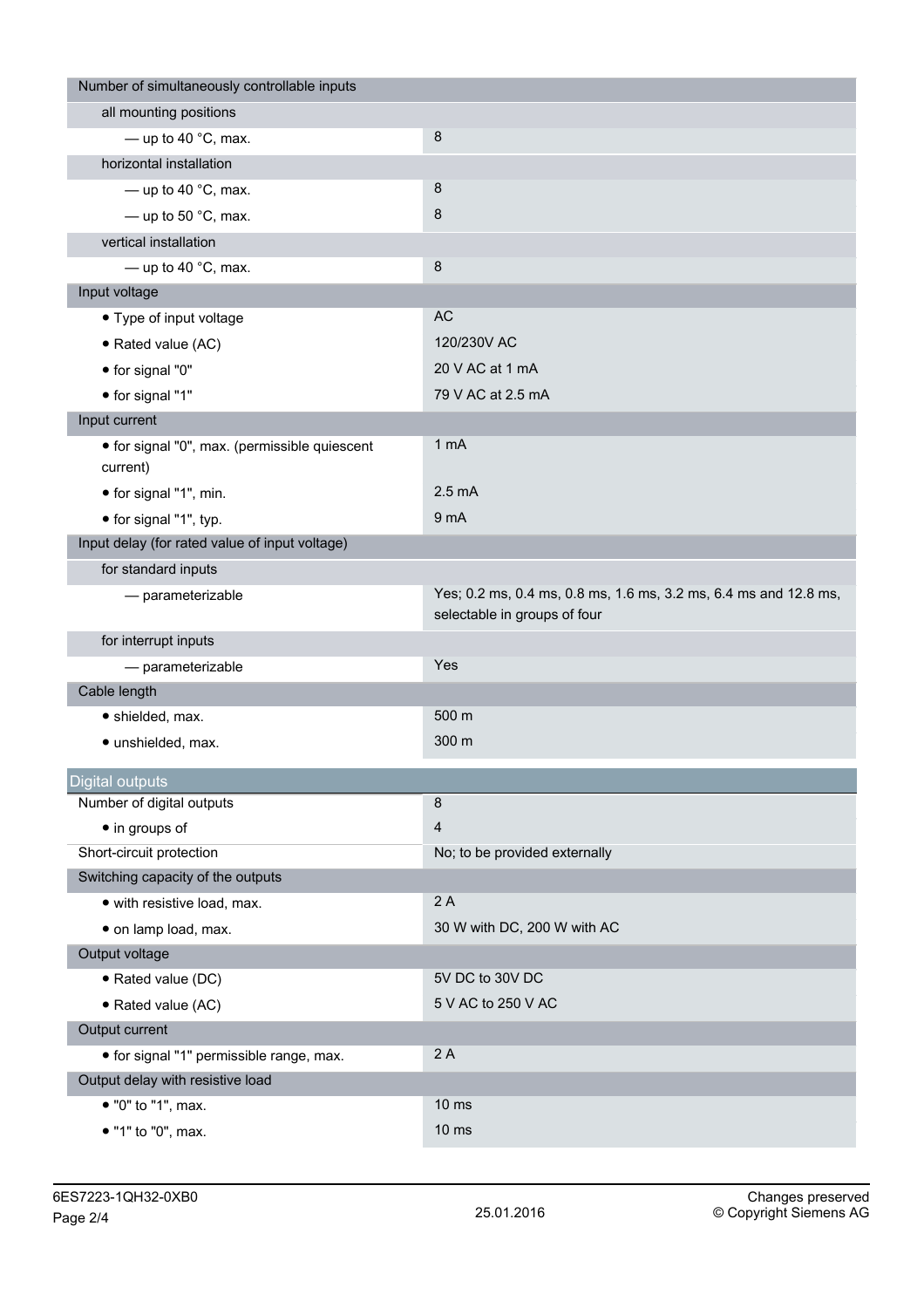| Total current of the outputs (per group)                                |                                                        |
|-------------------------------------------------------------------------|--------------------------------------------------------|
| horizontal installation                                                 |                                                        |
| — up to 50 $^{\circ}$ C, max.                                           | 8 A; Current per mass                                  |
| Relay outputs                                                           |                                                        |
| • Number of relay outputs                                               | 8                                                      |
| • Rated supply voltage of relay coil L+ (DC)                            | 24 V                                                   |
| • Number of operating cycles, max.                                      | mechanically 10 million, at rated load voltage 100 000 |
| Switching capacity of contacts                                          |                                                        |
| - with inductive load, max.                                             | 2A                                                     |
| - on lamp load, max.                                                    | 30 W with DC, 200 W with AC                            |
| - with resistive load, max.                                             | 2A                                                     |
| Cable length                                                            |                                                        |
| • shielded, max.                                                        | 500 m                                                  |
| · unshielded, max.                                                      | 150 m                                                  |
|                                                                         |                                                        |
| Interrupts/diagnostics/status information<br>Alarms                     | Yes                                                    |
| Diagnostic functions                                                    | Yes                                                    |
| Alarms                                                                  |                                                        |
| · Diagnostic alarm                                                      | Yes                                                    |
| Diagnostics indication LED                                              |                                                        |
| • for status of the inputs                                              | Yes                                                    |
| • for status of the outputs                                             | Yes                                                    |
| • for maintenance                                                       | Yes                                                    |
| · Status indicator digital output (green)                               | Yes                                                    |
| • Status indicator digital input (green)                                | Yes                                                    |
|                                                                         |                                                        |
| Potential separation                                                    |                                                        |
| Potential separation digital inputs                                     |                                                        |
| • between the channels, in groups of                                    | $\overline{2}$                                         |
| Potential separation digital outputs                                    |                                                        |
| • between the channels                                                  | Relays                                                 |
| • between the channels, in groups of                                    | $\overline{2}$                                         |
| • between the channels and backplane bus                                | 1500 V AC for 1 minute                                 |
| Permissible potential difference                                        |                                                        |
| between different circuits                                              | 750 V AC for 1 minute                                  |
|                                                                         |                                                        |
| Degree and class of protection<br>Degree of protection acc. to EN 60529 |                                                        |
| $\bullet$ IP20                                                          | Yes                                                    |
|                                                                         |                                                        |
| Standards, approvals, certificates                                      |                                                        |
| CE mark                                                                 | Yes                                                    |
| CSA approval                                                            | Yes                                                    |